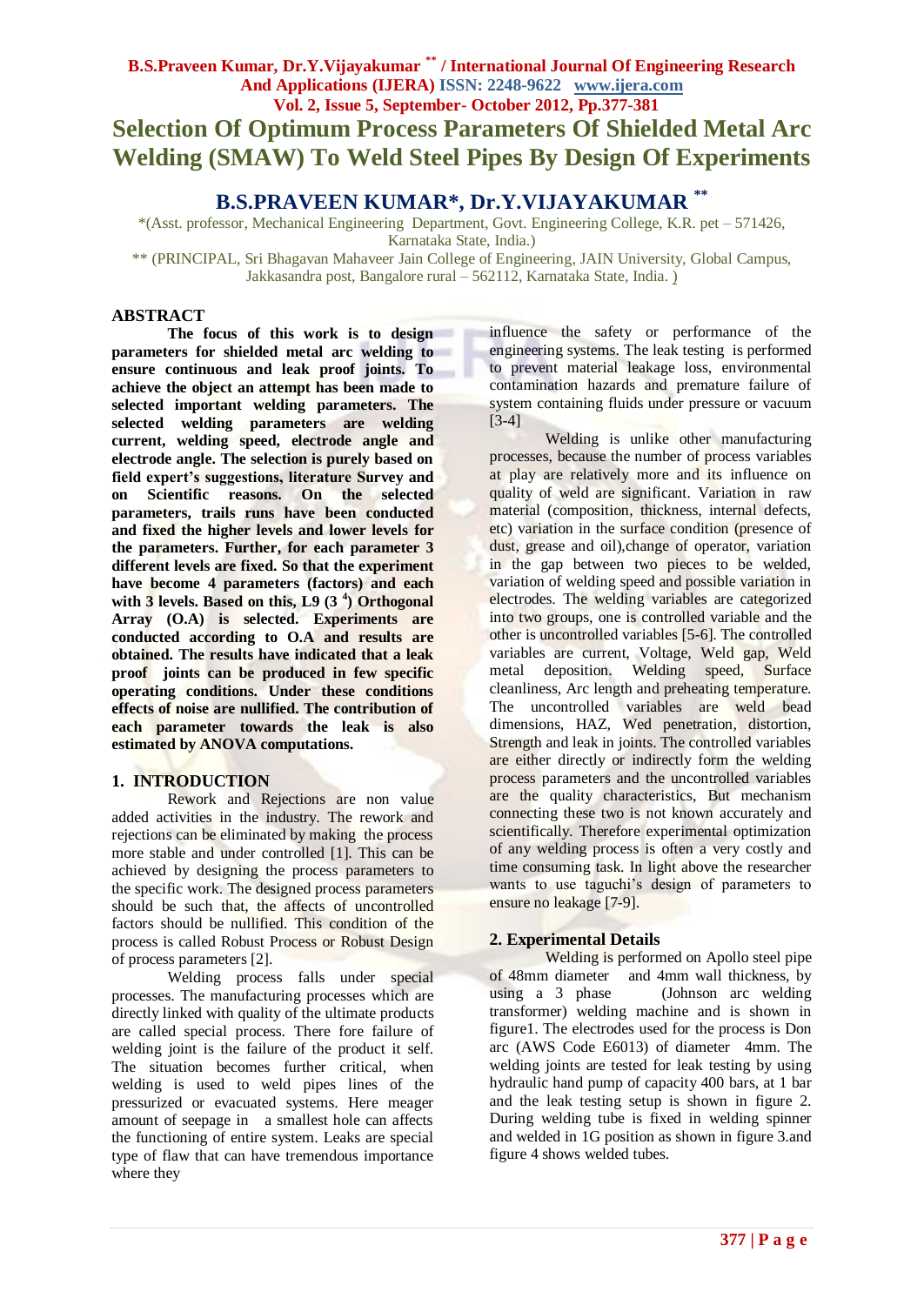

Fig. 1 Johnson arc welding transformer



Fig. 2 Leak testing setup



Fig. 3 Welding spinner to weld pipes in 1G position



Fig. 4 Welded tubes with threaded ends wound with Teflon

**.** 2.1 Identifying the process parameters and their levels

Based on field experts suggestion, literature survey and on scientific reasons following welding parameters or factor are selected.

- 1. Welding current
- 2. Welding speed
- 3. Root Gap
- 4. Position of electrode

Sufficient numbers of trail runs are conducted and each factor range is fixed. Further, the range is split into 3 levels. At different levels, the selected parameters can weld the pipe satisfactorily. The range of factor are given the following tables 1 for pipe diameter 48mm and 4mm thickness. The factors at different levels are given in table 2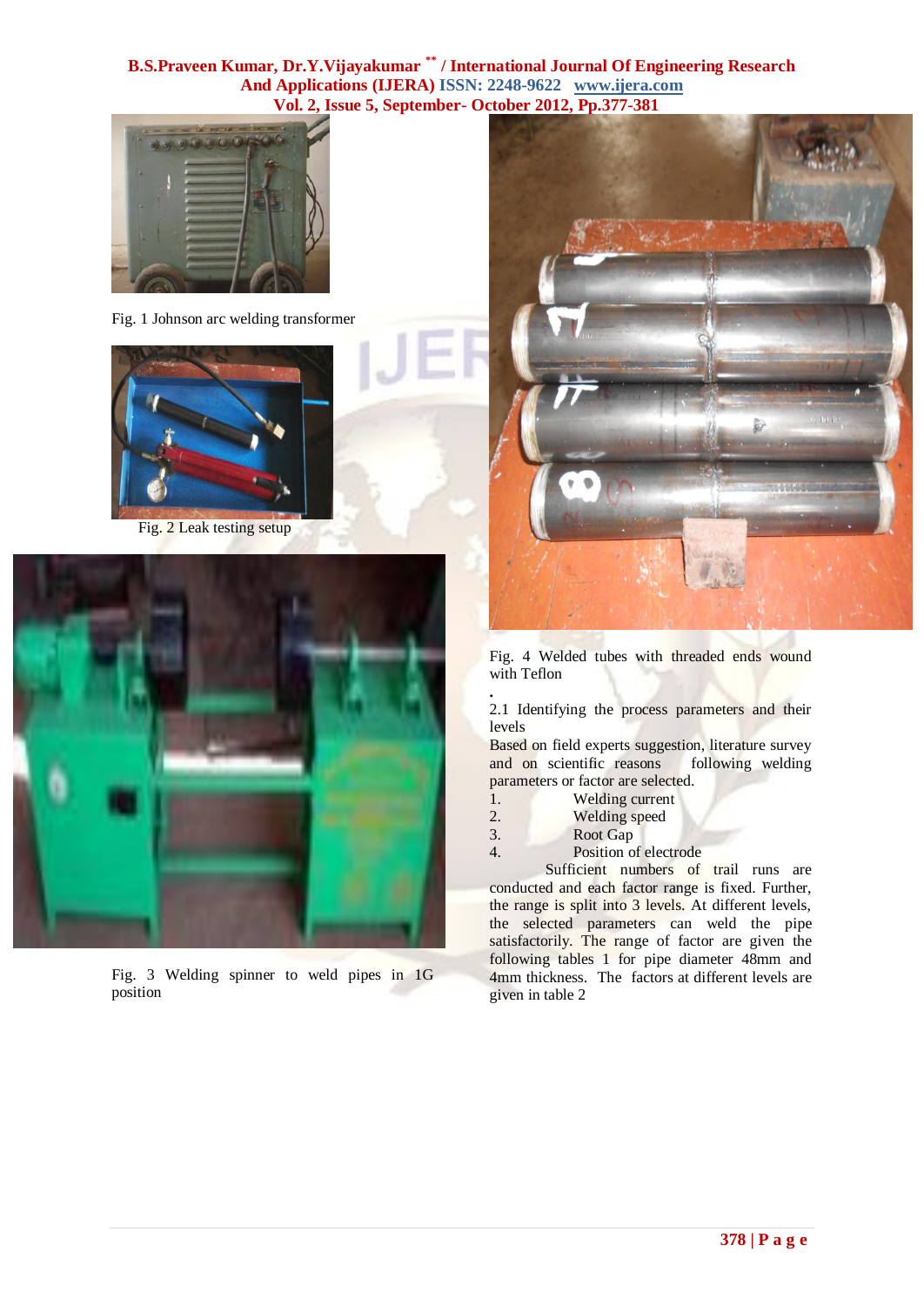Table 1. Showing range of factors

| <b>Factors</b>                     | Min. | Max. |  |  |
|------------------------------------|------|------|--|--|
| Welding current (Amps)             | 100  | 150  |  |  |
| Welding speed (Rpm)                | 4    | 6    |  |  |
| Electrode position (degrees)       | 0    | 60   |  |  |
| Root Gap in (mm)                   | 0    | 1.5  |  |  |
| Table 2. Showing levels of factors |      |      |  |  |
|                                    |      |      |  |  |

| <b>Factors</b>               | L1       | L <sub>2</sub> | L <sub>3</sub> |
|------------------------------|----------|----------------|----------------|
| Welding current (Amps)       | 100      | 125            | 150            |
| Welding speed (Rpm)          | 3.5      |                |                |
| Electrode position (degrees) | $\theta$ | 30             | 60             |
| Root Gap in (mm)             |          | 0.7            | 1.5            |

#### **2.3 Orthogonal Array**

Based on the number factors and levels in each factor,  $L9$  (3<sup>4</sup>) OA is selected to weld 48mm diameter with 4mm pipe. The table 3 shows OA L9.

Table 3. Orthogonal Array L9

| <b>Trails</b>            |                         | $\overline{c}$ | 3                | 4              |
|--------------------------|-------------------------|----------------|------------------|----------------|
| no.                      |                         |                |                  |                |
| 1                        |                         |                |                  |                |
| $\overline{2}$           |                         | $\overline{c}$ | 2                | $\overline{c}$ |
| $\overline{3}$           |                         | 3              | 3                | 3              |
| $\overline{\mathcal{L}}$ | $\overline{c}$          | 1              | $\boldsymbol{2}$ | 3              |
| 5                        | $\overline{\mathbf{c}}$ | $\overline{c}$ | 3                |                |
| 6                        | $\overline{c}$          | 3              |                  | $\overline{c}$ |
|                          | 3                       |                | 3                | $\overline{c}$ |
| 8                        | 3                       | $\overline{2}$ |                  | 3              |
| 9                        | 3                       | 3              | 2                |                |

# **3. Results and discussion**

Experiments are conducted as per the L9 O.A. and results tabulated in the table 3.

| Table 3. Shows the leak test results |
|--------------------------------------|
|--------------------------------------|

| <b>Trail</b><br>s no | Leak<br>conditio<br>n  | Leak<br>rate<br>1bar<br>ml/mi<br>n | <b>Remar</b><br>ks    |
|----------------------|------------------------|------------------------------------|-----------------------|
| 1                    | No Leak                |                                    |                       |
| $\overline{2}$       | Leak                   | 450                                | At one<br>point       |
| 3                    | Leak                   | 600                                | At<br>three<br>points |
| 4                    | leak                   | 37.5                               | Seepage               |
| 5                    | No Leak                |                                    |                       |
| 6                    | leak                   | 2.85                               | Seepage               |
| 7                    | No leak                |                                    |                       |
| 8                    | Leak                   | 240                                | At two<br>point       |
| 9                    | N <sub>0</sub><br>Leak |                                    | Seepage               |

Nine trail runs are conducted as per O.A. the trail numbers  $1, 5, 7$  and 9 have given no leak joints. However during conformation trails, the trail number 7 is failed to give leak proof joint. This failure is acceptable due to the fact that, in all the successful trail electrode position is zero degrees (exactly 90 degrees to the electrode holder) but in the trail  $7$  it is  $30^0$ . This change in electrode position is not supported by the ANOVA results, shown in table 4 . As the contribution of electrode position is 30.21%,it is second highest after the current contribution (44.85%). Thus the trails 1, 5, and 9 are trail runs with optimum parameters. The successful trails with optimum parameters and ANOVA contribution of parameters are shown in the table5.

3.1 ANOVA Computations for diameter 48 mm x 4 mm pipe

|  |  | Table 4. ANOVA Computations |
|--|--|-----------------------------|
|--|--|-----------------------------|

| <b>Factor</b> | SS       | D <sub>O</sub> | <b>Varianc</b> | $\frac{0}{0}$ |
|---------------|----------|----------------|----------------|---------------|
| S             |          | F              | e              | contribut     |
|               |          |                |                | ion           |
| Mean          |          | 8              |                |               |
| Curren        | 190594.8 | $\overline{2}$ | 190594.8       | 44.85         |
|               |          |                |                |               |
| Speed         | 83663.55 | 2              | 83663.55       | 19.69         |
|               | 5        |                | 5              |               |
| Electro       | 128378.5 | 2              | 128378.5       | 30.21         |
| de            | 55       |                | 55             |               |
| positio       |          |                |                |               |
| n             |          |                |                |               |
| Root          | 22229.55 | 2              | 22229.55       | 5.23          |
| gap           |          |                |                |               |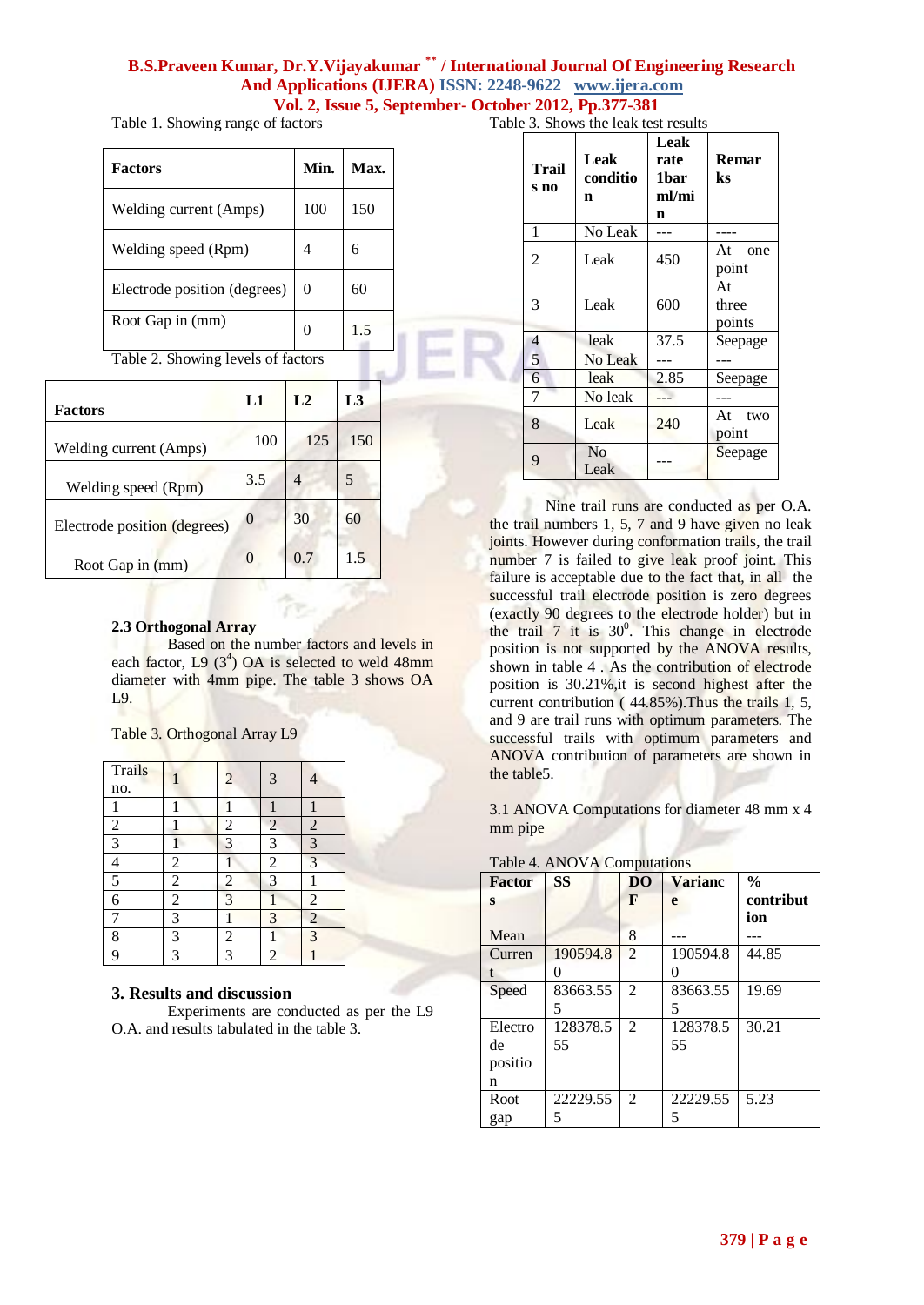|              | <b>Current</b><br>(Amp) | <b>Speed</b><br>(Rpm) | Root gap<br>(mm) | <b>Electrode</b><br><b>Position</b><br>(Degree) | <b>Leak condition</b> |
|--------------|-------------------------|-----------------------|------------------|-------------------------------------------------|-----------------------|
| Contribution | 44.85%                  | 19.69%                | 5.23%            | 30.21%                                          |                       |
| Trail 1      | 100                     | 4                     | $\theta$         | 0                                               | No Leak               |
| Trail 5      | 125                     | 5                     | 1.5              | 0                                               | No Leak               |
| trail 9      | 150                     | 6                     | 0.7              | 0                                               | No Leak               |

Table 5. Trails, Optimum valves and ANOVA Contributions

#### **3.2 Mean effect plots**

The mean effect plots of various factor and leak rate are shown below





Graph 1. Shows mean effect plots for operating parameters

#### **4. Conclusions**

- i) Nine experiments are conducted as L9 O.A.
- ii) For the selected 48mm diameter and wall thickness mild steel pipe (Apollo make), they are

 Three optimum combinations are there, they given in table 5.

- iii) In getting leak proof joints electrode angle is significant.
- iv) Trail runs conformed the results and they are logically correct
- v) ANOVA Supports the results obtained.

# **REFERENCE**

- [1] Genichi Taguchi and Yu-In Wu, Off *line Quality control* (Central Japan Quality Association Show printings Co. Ltd. 1966)
- [2] Robert H. and Lochner, *Designing for Quality* (Productivity press India PVT. LTD)
- [3] Balasubramani M. *Journal of materials technology*, Vol.24 (2008).